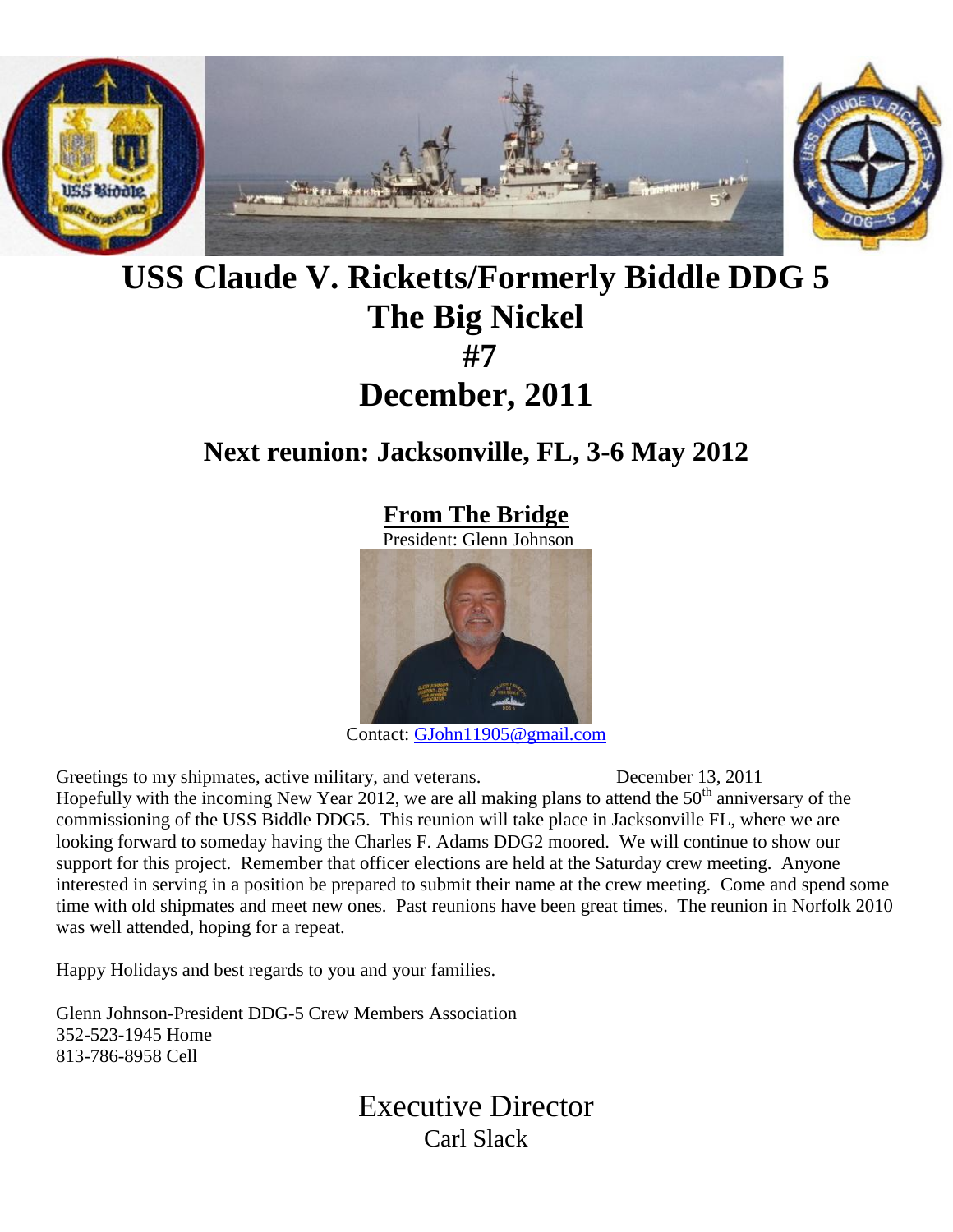

### Shipmates,

Summer is over, and I once again have moved my house south for the winter. Spend a week in Jacksonville working on the reunion. Now have parked my home in Glenn Johnson's back yard so that we can work on the reunion. Time is growing short so start planning to come to Jacksonville, FL and get together with fellow shipmates. Hope to see everyone there. The more the better.

Jacksonville Naval Historic Ship Association (JNHSA) and the Adams Class Veterans Association (ACVA) had their event in October and was a huge success with FL Governor Rick Scott attending. The Governor is a strong supporter of the Adams coming to Jacksonville... For up to date on all the latest information go to our web site TheBignickel.org. That event is just another step in the work being done to make the Charles F. Adams into a museum in Jacksonville, FL that will represent all of that class of ships and those who sailed on it. It is a slow process but is moving forward with a lot of the ground work being done. A site has been approved for the pier and hopefully they can start to work on it. Show your support any way you can, if you live near Jacksonville volunteer at the reunion. We also need to complete our commitment to raise \$2500 for hull plate S5 by this reunion.

For all of the latest information about the association make it a habit to look at TheBignickel.org. on a regular schedule. Our website registrations have been increasing but still there are some shipmates who have not registered on the web site. Registering on the site allows the association to stay in touch with all of you. So if you have not registered yet, please take a few minutes a do it. There are a lot of great pictures of past reunions and other information about the ship and the association.

This reunion will mark the fifty anniversary of the commissioning of DDG 5 as the USS Biddle; we are looking for ways to celebrate this milestone. A challenge coin is being worked on for the reunion. Don't forget to bring a raffle prize. We are also looking for someone who has a ship plaque for the Biddle that we can loan to the museum. Also looking for Biddle and Ricketts patches so we can produce new ones.

The reunion is being held at the Jacksonville Crowne Plaza. Room rates are \$95.00 per night for a standard city view, \$115.00 per night for a standard river view, and \$155.00 per night for a Jr suite river view. The room rate includes free breakfast. The rates are good for three nights before and after the reunion. Reservations can be made with the Crowne Plaza at 904-398-8800. Make sure you tell them you are with the DDG 5 Crew Members Association. Have them tell you their late arrival and cancel policy.

### Merry Christmas and Happy New Year

Carl Slack Executive Director DDG 5 Crew Members Association

## **Secretary Jerry Kaufman**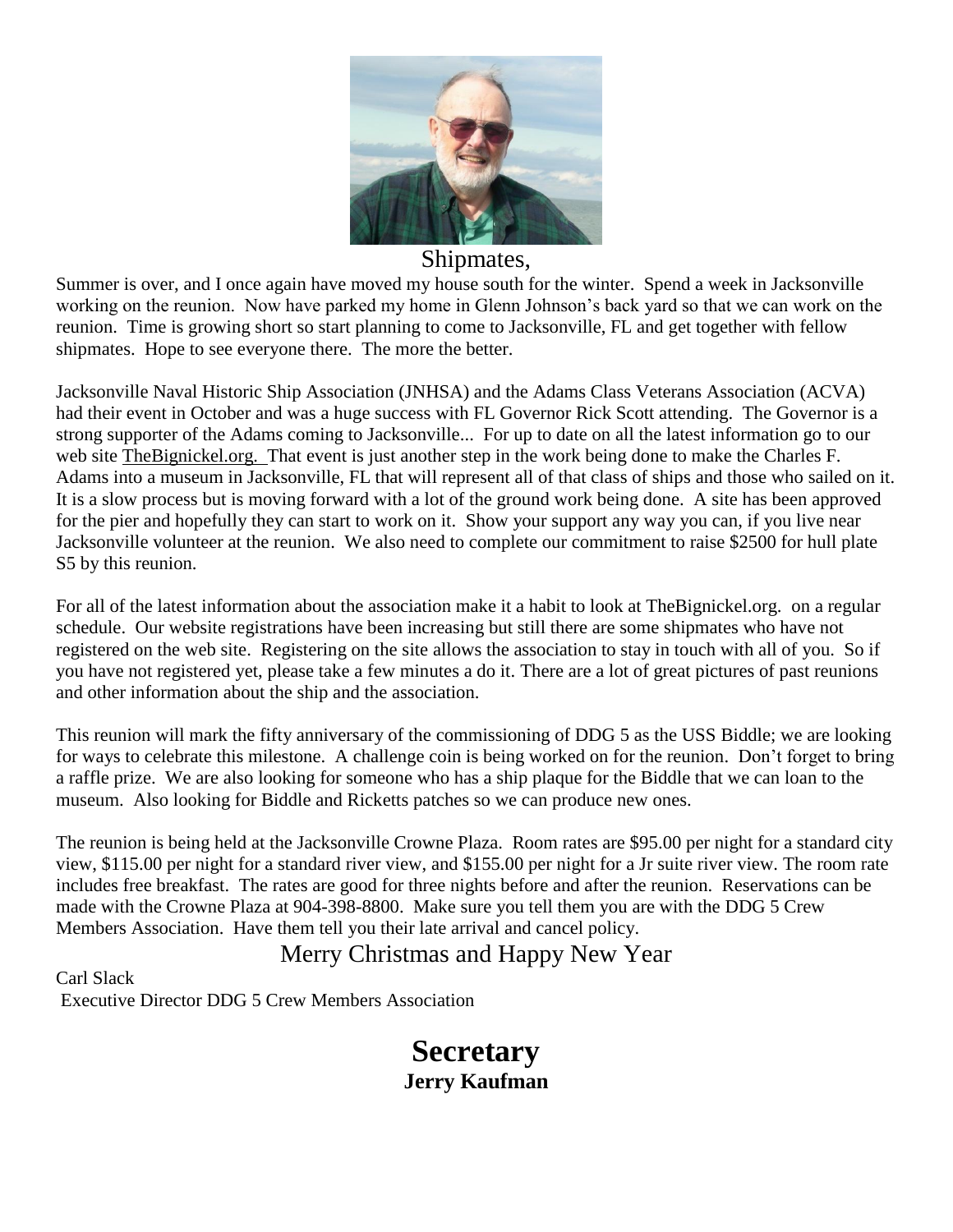

Contact [jerhirl1@yahoo.com.](mailto:jerhirl1@yahoo.com)

# Treasurer

## **Michael Margoles**



Contact [margeotesm@msn.com](mailto:margeotesm@msn.com)

As of 12/12/2011, the balance of the DDG 5 Association checking is \$974.73,

### **Storekeeper Glenn Johnson** Contact: [Storekeeper@TheBigNickel.org](mailto:storekeeper@thebignickel.org)

The DDG 5 Association has a stock of shirts, hats, cups and other items for sale. The store owns all of its stock and income from the sale of inventory is used to increase the stock, with excess profits being turned over to the treasurer. You can access the Ships Store by going to [http://thebignickel.org/ShipsStore.html.](http://thebignickel.org/ShipsStore.html) Simply open the Order Form (you'll need to have Adobe Reader), print it out, select what you want, fill in the information you want for a monogram and send the form along with your check or money order to Glenn Johnson at the address given on the form. We have a limited amount of shirts and hats. Let us know what you want so that if we need to order more we can before the reunion. Glenn Johnson

> **A word from the Webmaster** Kirk "VJ" Neuman

Contact: [Captain.Kirk@thebignickel.org](mailto:Captain.Kirk@thebignickel.org)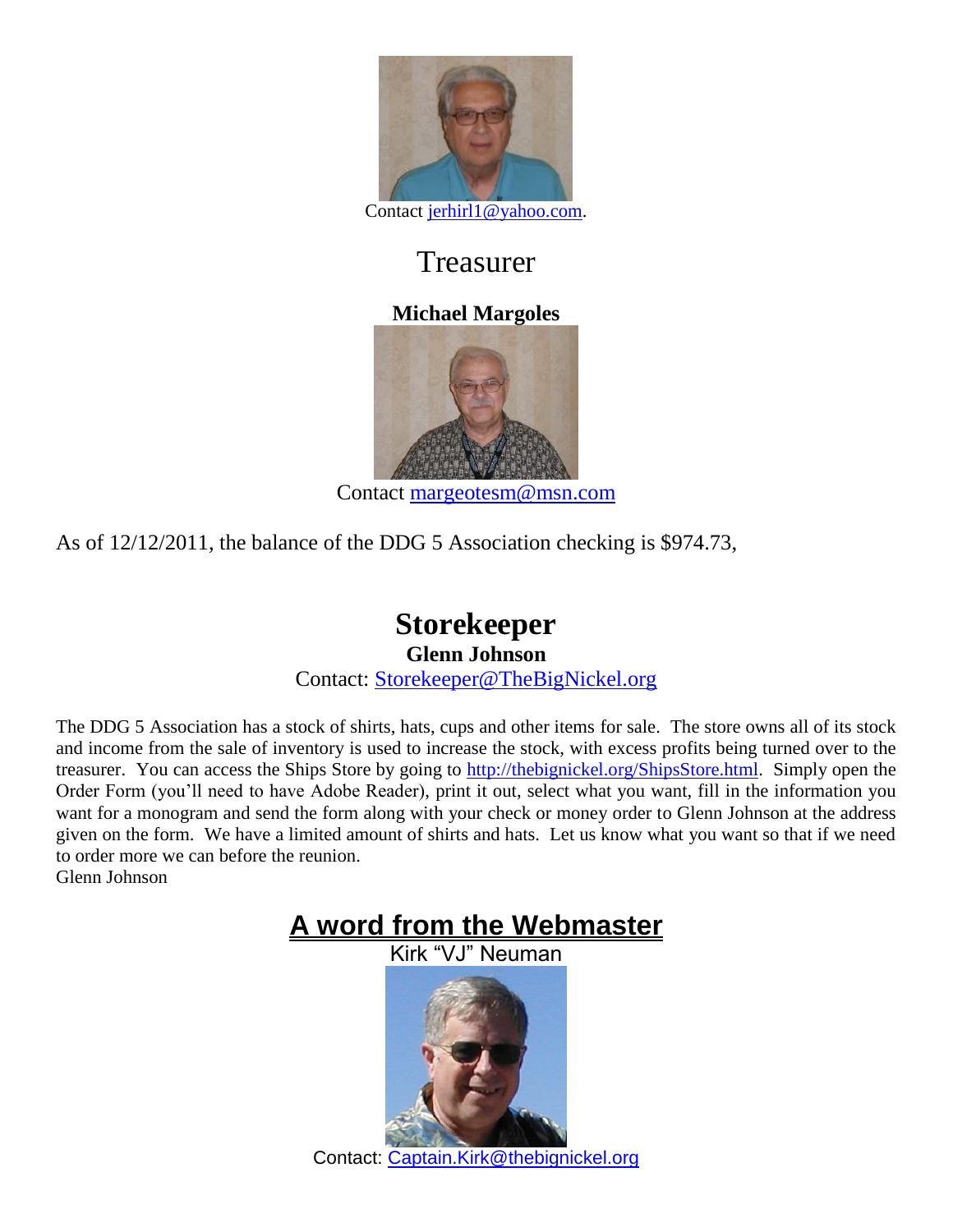For those of you who aren't aware, the USS Claude V. Ricketts was one of the ships that came to the rescue of the USS Belknap the night of November 22, 1975 after the Belknap was involved in a collision with the USS John Kennedy. The CVR and her crew played a primary role in ensuring that the Belknap and more of her crew weren't lost that night. I received the following email from Preston Fitzwater, a crewman who was on board the USS Belknap CG-26 and will post it on the website, but also wanted to include it in the newsletter for those of you who don't often visit [TheBigNickel.org.](http://thebignickel.org/)

**My name is Preston Fitzwater. I was an OS2 on board Belknap on Nov. 22nd 1975. I know if it hadn't been for the crew of the "Big Nickel", we may well have lost our ship that night and many more shipmates. Dale and Bordello were there too, but I'll always remember Ricketts charging in.**

**I was on the fo'c'stle as Ricketts came along side. As I remember, the seas were 4 - 6 ft and we were dead-in-the water and had no fire main pressure. As your Captain would maneuver Ricketts, I could hear him shouting orders to the helm and lee helm, rudder and engine orders. There would be a few seconds that the ships' bows would be even and we could pass our wounded shipmates over to your shipmates. At the same time, your fire crews attacked the blaze amidships. I remember at one point, the ships came together so hard that a stanchion on Ricketts' port torpedo deck broke loose from the deck.**

**I had never, nor will ever see such fine ship handling. (The Belknap crew joked after we were safe in Augusta Bay that John Wayne must have been commanding Ricketts!) The turning point came after Ricketts managed to lash herself to Belknap and could sustain a constant barrage of water onto the fire.**

**We were all brothers that night. And I will consider us so always. Please pass on to your shipmates my eternal thanks for coming to our aid. I will never forget.**

**Best Regards, Preston M. Fitzwater Former OS2, USS Belknap**

This is what the Belknap looked the morning after:



And now more mundane news: I'm sorry to report that there haven't been many changes or updates to the website since the last newsletter. As Carl reported earlier, we've gotten quite a few new shipmates registered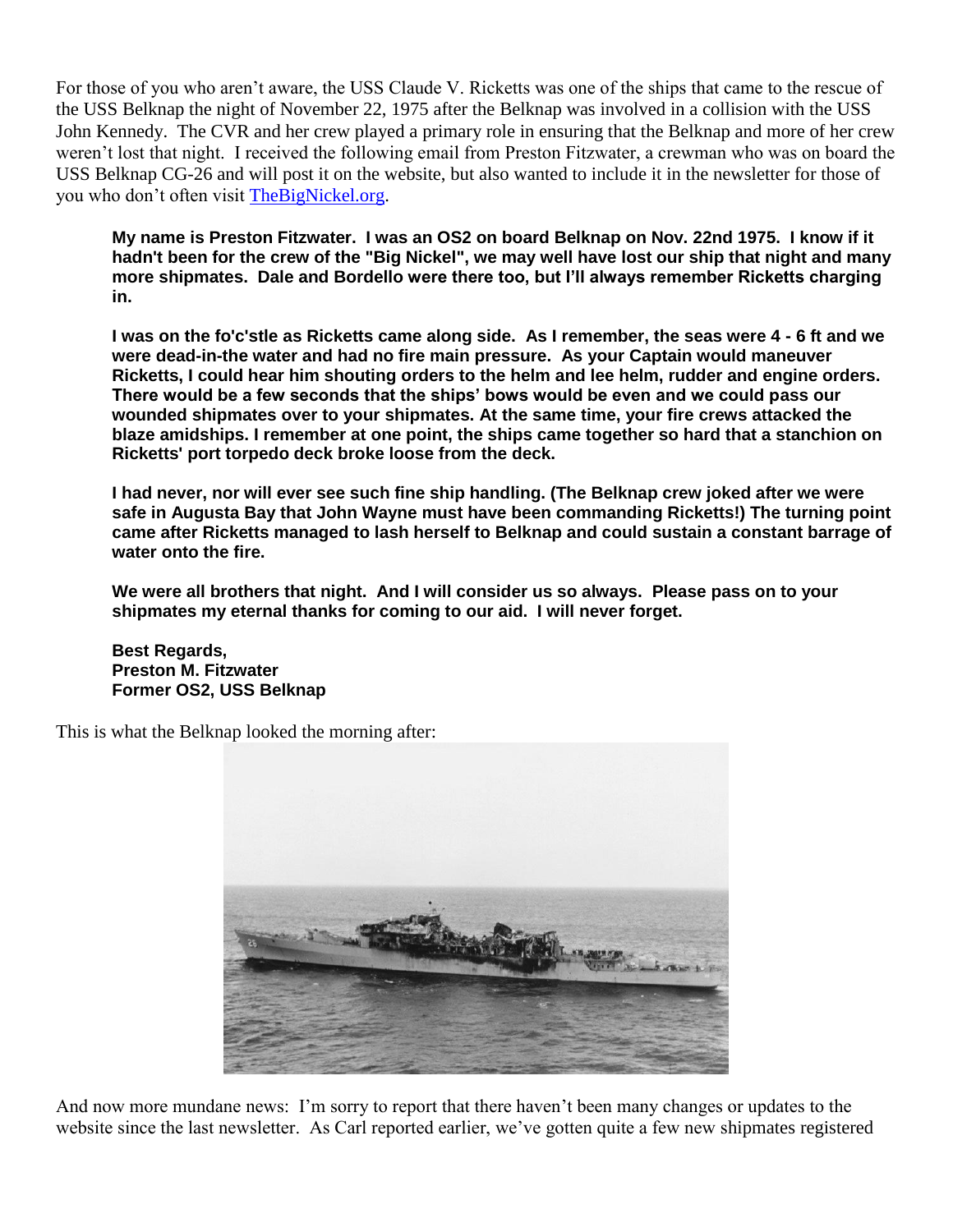on the site in the last few months, which I'm always happy to see. As I type this, we have 297 shipmates registered.

If you have registered on the site, I would appreciate it if you would log in and make sure that your information is current and up-to-date. Some of you have changed your email addresses since you registered. If you are unsure about logging in to the site, just click on the box that says **New Login Procedure Click to read** and you should then be able to get logged in. If you have problems or questions, don't hesitate to contact me.

I would like to implement a series of pages dedicated to the various cruise books that were put out during the ships career. If you have a cruise book that you've had digitally scanned and would like me to put it up on the site, please let me know. I would prefer the scans to be in PDF, but I will take what you have and convert it to PDF as necessary. I'm working on a method to allow you to upload your files, but that is still a ways off. Until then, I'm afraid you'll have to burn a CD/DVD and ship it to me via snail-mail at: Cruise Book, c/o Kirk Neuman, 141 Strese Lane, Apple Valley, MN 55124-9337.

Here's hoping to see you all at the reunion in Jacksonville this coming May. By the time you receive this newsletter, you will be able to find an on-line version of the registration form through the 2012 Reunion page. You should be able to fill it out on-line, print it out and send it to Michael Margeotes.

My hope and wish for all is for a Happy Holiday Season, a Merry Christmas and a Happy New Year.

Kirk "VJ" Neuman Webmaster/Designer/Developer [Captain.Kirk@TheBigNickel.org](mailto:Captain.Kirk@TheBigNickel.org)

#### **THE AMEN CORNER**

(Chaplain, Wayne Miller) Contact: [Chaplain@TheBigNickel.org](file:///D:/Web%20Drive/CVR%20Site/Newsletter/October%202010/Chaplain@TheBigNickel.org)

# Taps

## Binnacle List

Glenn Johnson Recovering from a scooter accident. Still recovering.

**From the Fantail Remember do all you can to save the Charles F. Adams DDG** 2

See You All At the 2012 Reunion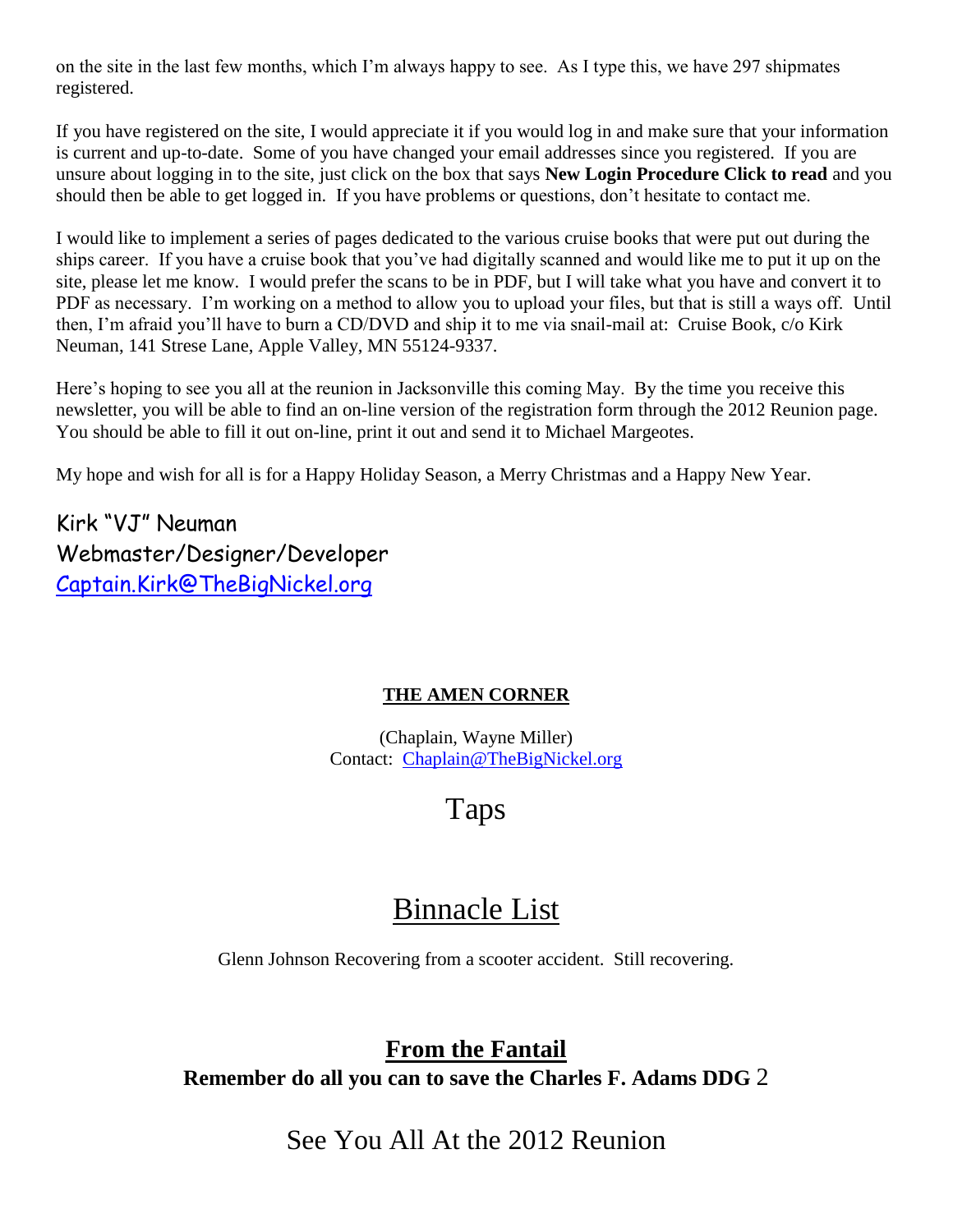#### Set the special sea detail Make ready DDG 2 Destination final Homeport Jacksonville, FL

| Brought to you by the DDG 5 Crew Members Association |                           |                    |  |  |
|------------------------------------------------------|---------------------------|--------------------|--|--|
| <b>Executive Director</b>                            | President                 | Vice President     |  |  |
| <b>DDG-5 Crew Members Association</b>                | Glenn Johnson             | Danny Timm         |  |  |
| Carl Slack                                           | 352-523-1945              | Dtimm46@yahoo.com. |  |  |
| PO Box 83                                            | Gjohn $11905@$ gmail.com. |                    |  |  |
| Jackson, NH 03846-0083                               |                           |                    |  |  |
| 603-986-4661                                         |                           |                    |  |  |
| RickettsDDG5@yahoo.com.                              |                           |                    |  |  |
| Secretary                                            | Treasurer/Historian       | Webmaster          |  |  |
| Jerry Kaufman                                        | Michael Margeotes         | Kirk Neuman        |  |  |
| Jershirl1@yahoo.com.                                 | margeotesm@msn.com.       | 952-432-0252       |  |  |
|                                                      |                           | The Big Nickel     |  |  |
|                                                      |                           |                    |  |  |
|                                                      |                           |                    |  |  |

Brought to you by the DDG 5 Crew Members Association

If receive this by snail mail and have an email address please, contact any member of the Executive Council so that in the future, the newsletter can be emailed to you rather than snail mailed. Help us save paper and expenses.



## **DDG 5 Crew Members Association**

Reunion: 3 May-6 May 2012 Reunion Registration Form

Please complete and return your registration no later than 15 April, 2012. After 15 April, bring the form and payment with you. Please advise us if you are coming by phone, email or the web site reunion survey. Registrations received by 1 April, 2012 will be placed in a drawing to be held 15 April, 2012 for a free complementary room, second and third place would receive a free upgrade to a Jr. Suite.

Please print name of attendees: Crew member Spouse  $\blacksquare$ Children \_\_\_\_\_\_\_\_\_\_\_\_\_\_\_\_\_\_\_\_\_\_\_\_\_\_\_\_\_\_\_\_\_\_\_\_\_\_\_\_\_\_\_\_\_\_\_\_\_\_\_\_\_\_\_\_\_\_\_\_\_\_\_\_ Guest's <u>contract</u> in the contract of the contract of the contract of the contract of the contract of the contract of the contract of the contract of the contract of the contract of the contract of the contract of the cont

Registration is \$90 for each attendee 18 and over,  $12 - 18$ , \$45 Registration includes five days use of the hospitality room with snacks and non-alcoholic beverages (BYOB), pizza party on Thursday night, a welcome reception Friday evening (with hors d'oeuvres and cash bar), a buffet dinner and raffle Saturday evening and name badges, and reunion pin (first 100), and cup (first 60). If you do not plan on attending any of the following events please adjust your registration fee according:

No Reception -\$15.00 No Dinner -\$35.00 No pizza -\$5.00

 Number adults \_\_\_\_\_ X **\$90.00 = \$\_\_\_\_\_\_\_\_\_** Number children \_\_\_\_\_ X **\$45.00 = \$\_\_\_\_\_\_\_\_\_**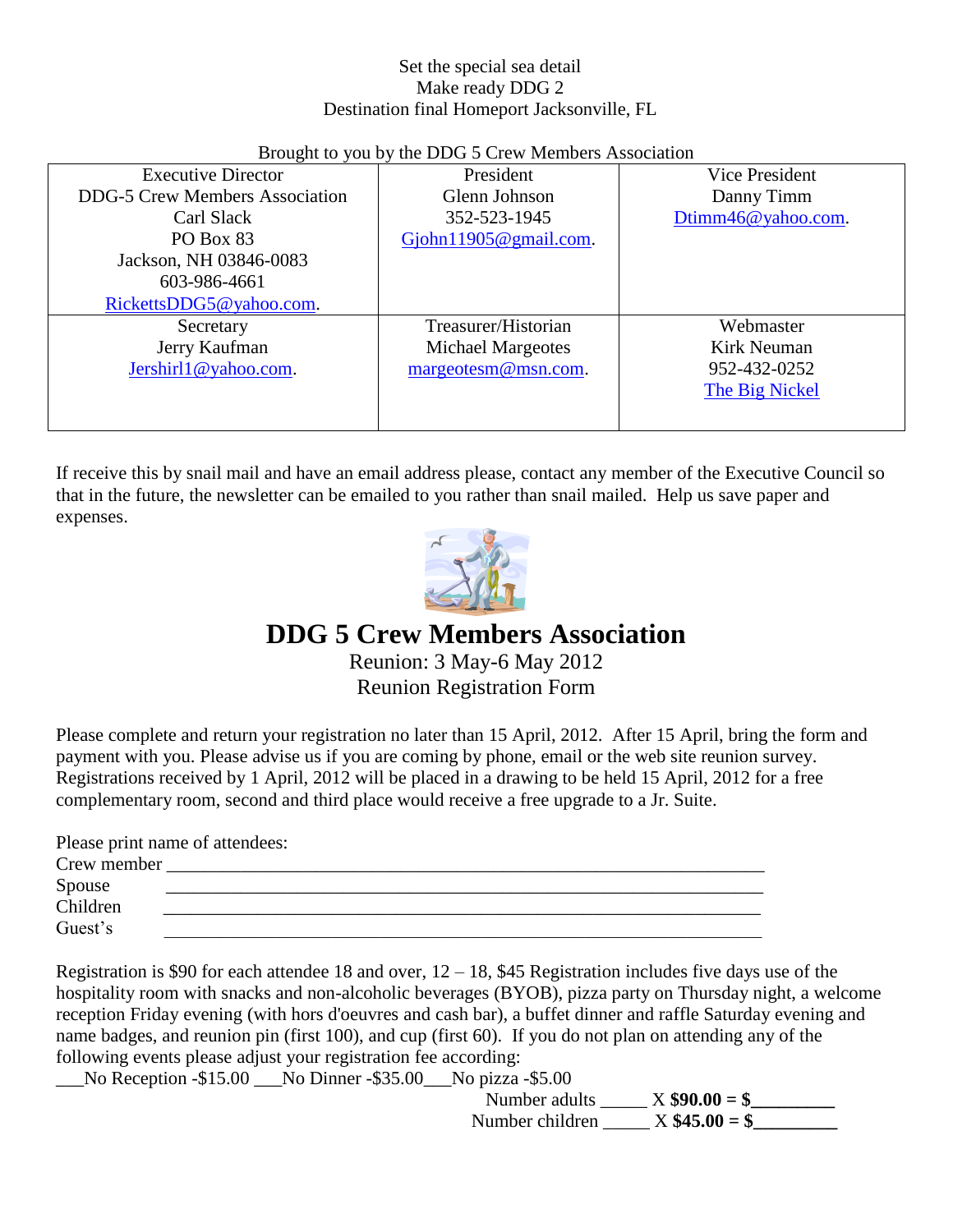Bus Tour of Mayport Naval Base (pickup at hotel). Tour would include touring the navy base with the possibility of a ship visit. Stop at the Veterans Memorial, Adams Class Museum, and Maritime Museum. (This tour requires a min of 45 and is limited to the first 55 people who sign up.) Friday 4 May Number attending  $\angle X$  \$65.00 = \$

St Augustine Tour. Thursday or Sunday self tour. If there is enough interest there will be a bus. Number attending X

| Donation to the Association<br>***********************Total Amount Remitted******************** |                                                                                                                                                                                                                                |  |
|-------------------------------------------------------------------------------------------------|--------------------------------------------------------------------------------------------------------------------------------------------------------------------------------------------------------------------------------|--|
|                                                                                                 |                                                                                                                                                                                                                                |  |
| Name<br>Signature<br>Address                                                                    | <u> 2000 - Jan Berlin, margaret al-Amerikaansk politik (d. 1982)</u>                                                                                                                                                           |  |
| Comments                                                                                        | Email address and the state of the state of the state of the state of the state of the state of the state of the state of the state of the state of the state of the state of the state of the state of the state of the state |  |

Make checks payable to DDG 5 Crew Members Association. Mail to DDG 5 2012 Reunion, c/o Michael Margeotes, 29 Columbia Blvd, East Stroudsburg, PA 18302

Make hotel reservations directly with the Crown Plaza, 904-398-8800. Make sure you tell them you are with the DDG 5 Crew Members Association. See the website for more details [\(http://thebignickel.org/2010Reunion.php\)](http://thebignickel.org/2010Reunion.php).

If you are planning on coming to the reunion and haven't yet done so, please fill in the survey on the website [\(http://thebignickel.org/2010Reunion.php\)](http://thebignickel.org/2010Reunion.php).

Don't forget to bring a raffle prize.

For crew members flying in to Jacksonville, GO Airport Shuttle is a good way to get to and from the airport. There one way rate is \$20.00 for the first person and \$8.00 for each additional person. Their number is 904- 353-8880.

### USS Claude V Ricketts/Formerly Biddle DDG 5 9th Reunion Carl W Slack FTM1 63-68

Sponsored by DDG 5 Crew Members Association

#### **Wednesday 2 May 2012**

1200-2300 Hospitality Room

#### **Thursday 3 May 2012**

0800-2300 Hospitality Room. Check in Pizza night 1830.

#### **Friday 4 May 2012**

0830 Board Bus for Mayport tour

#### **0800-2300 Hospitality Room**

 **1800-2100 Reception, Presentation by Jacksonville Historic Naval Ship Association.**